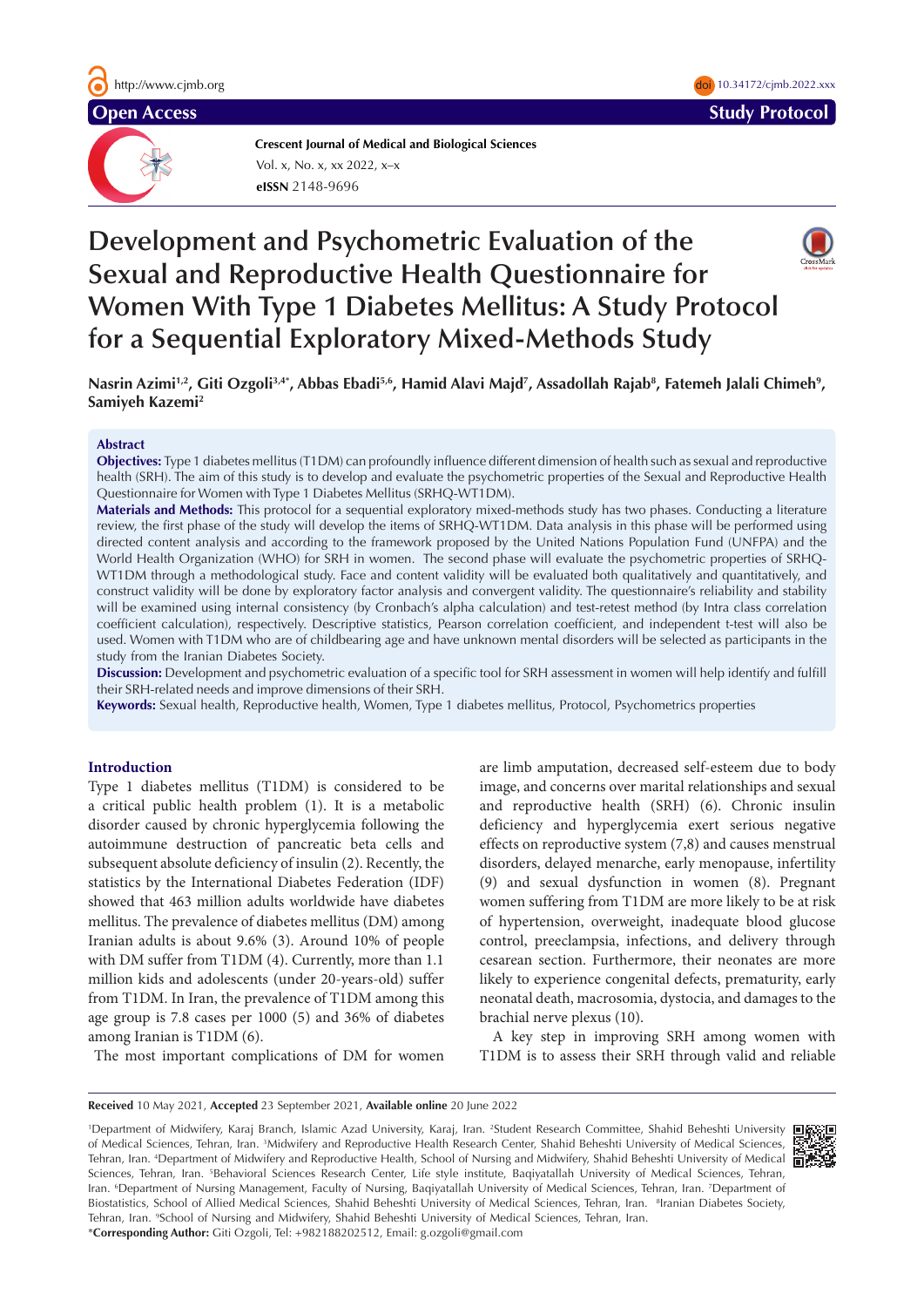## Key Messages

- The onset of childhood T1DM has profound and longlasting effects on a person's health.
- The first step in improving SRH of women with T1DM is to recognize the current situation using a valid and reliable tool.
- Although numerous studies and questionnaires have examined different dimensions of SRH of these women, the items of these questionnaires do not cover all the components of the concepts of SRH for this group.
- ► These questionnaires are not designed specifically for these people, are not adequately comprehensive, and focus more on the control of the patient's blood sugar status, nutrition, physical care measures in diabetes, exercise and the like.
- The design and psychometric evaluation of SRH assessment tools for women with type 1 diabetes mellitus will be performed for the first time by directed content analysis method on existing texts.
- The review study will be of the literature review type and based on the WHO and UNFPA classification of the concept of women SRH, the articles will be analyzed based on thematic similarity and the initial matrix will be formed.

instruments. As World Health Organization (WHO) and the United Nations Population Fund (UNFPA) have suggested, women's SRH can be divided into the six main categories of safe motherhood (11,12), family planning (11,12), sexually transmitted diseases (12), human immunodeficiency virus and acquired immunodeficiency syndrome (11,12), sexual history and function (13), and sexual and gender-based violence (11). There are different measurement tools which address some aspects of these six main dimensions. Some of the more common tools are as follows

- The 39-item Diabetes questionnaire (Diabetes-39) covers dimensions such as energy and mobility, DM control, anxiety, social burden, and sexual functioning (13).
- The Female Sexual Function Index (FSFI) measures the sexual function of women in six dimensions of sexual desire, subjective arousal, vaginal lubrication, orgasm, sexual satisfaction, and dyspareunia (14).
- The Golombok-Rust Inventory of Sexual Satisfaction (GRISS) has four dimensions of marital satisfaction, marital relationships, marital interests, trust, and respect (15).
- The Female Sexual Distress Scale (FSDS) contains items on sexual distress, sexual dissatisfaction, and shame over sexual problems (16).
- Diabetes Quality of Life (DQOL) has items on the two main dimensions of caring behaviors and satisfaction with DM management (17).
- The Audit of Diabetes-Dependent Quality of Life (ADDQOL) has items on social and family life, nutrition, and physical exercise (18).
- The Hudson Index of Sexual Satisfaction has items of this index measure the level, severity, and marital problems in couples (19).
- The Sexual and Reproductive Needs Assessment Questionnaire: This questionnaire was developed and psychometrically evaluated in Zimbabwe by the New Dimension Consulting (NEDICO) and UNFPA (20) includes several items on demographic characteristics as well as 114 items in six main dimensions .

None of the mentioned tools are found to be comprehensive for assessing SRH of women with T1DM. Moreover, some of them are too lengthy, or assess blood glucose control, nutrition, and routine DM care, DM effects on employment, caring behaviors, physical exercise, and satisfaction with DM status with limited items, if any, in SRH. The questionnaire developed by NIDECO is also a general questionnaire and does not address the specific aspects of DM effects on SRH. For example, it does not include the uses and complications of contraceptive methods for women with DM, DM-related problems in pregnancy, DM-related birth complications, and the long-term impacts of DM on various aspects of SRH such as puberty and menstruation. Given the non-comprehensiveness of the existing SRH assessment questionnaires for women with T1DM and the gap in this regard, it is essential to develop valid and reliable tools in this area. Therefore, the present study will be conducted to reduce this gap. This study aims to develop and evaluate the psychometric properties of the Sexual and Reproductive Health Questionnaire for Women with Type 1 Diabetes Mellitus (SRHQ-WT1DM).

## **Materials and Methods**

# Study Setting and Participants

This study will be conducted in the central building of the Iranian Diabetes Society in Tehran, Iran. Eligible participants will be married women of reproductive ages (15–49 years), those whose T1DM was diagnosed at least one year before the study (the members of the Iranian Diabetes Society), and women with at least one child. Purposive sampling method will be used in this study.

This exploratory sequential mixed methods study will have two phases. The first phase develops the SRHQ-WT1DM based on the results obtained for review of literature and using directed content analysis. The second phase will be a quantitative methodological study for evaluation of the psychometric properties of SRHQ-WT1DM.

# Phase 1. SRHQ-WT1DM Development

Waltz et al (21) have proposed a four-step approach for instrument development. The four steps of this approach are selection of a conceptual model, explaining the objectives for the scale, development of the blueprint, and construction of the tool. In the present study,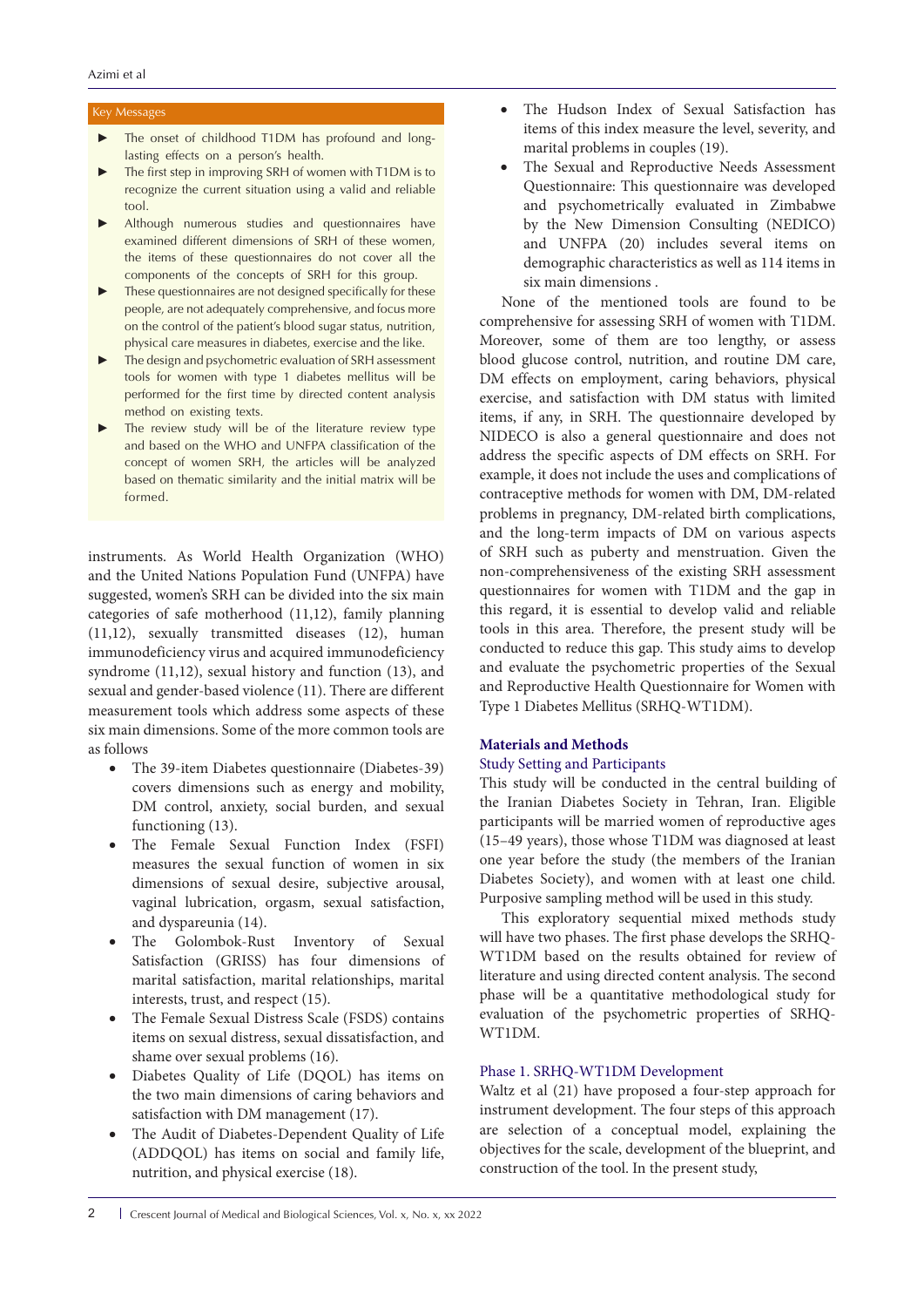- 1. The conceptual model of SRHQ-WT1DM will be developed using the results of literature review which will be analyzed through a directed content analysis based on the WHO and UNFPA theoretical framework of SRH in women.
- 2. The objectives will be designed based on the dimensions of SRH of women with T1DM.
- 3. The blueprint will contain the more specific dimensions of the concept, i.e., its subcategories, as well as a primary estimation of the necessary items for each subcategory.
- 4. The most appropriate and relevant items will be produced and grouped into categories and subcategories according to their similarities. Figure 1 shows the algorithm of the design tools of the study.

# Development of the Conceptual Model and Production of the Item Pool

In order to develop the conceptual model and produce the item pool, the related literature will be reviewed to access the literature on the concept of SRH in women with T1DM. The model will be developed based on the SRH model of WHO and UNFPA and the collected data will be analyzed and categorized based on this model.

#### Search Strategy

The intended keywords identified based on the model of WHO and UNFPA for SRH (Table 1). Search queries will be searched in the English databases of PubMed, Web of Science, SCOPUS, and Embase, and the search engine Google Scholar and Persian databases of Magiran, SID and IranDoc. The search protocol will be limited to the 2000– 2019 period and Boolean operators "AND" and "OR" will be used to combine search results. Inclusion criteria will be the articles published in English or Persian, the articles published between 2000 and 2019, and those whose full texts are available. Documents will not be included if they have addressed the complications of chronic DM for vital body organs, SRH in men, type 2 DM or gestational DM, comparison of pharmacological methods and laboratory findings, women of non-productive years, and epidemiologic trends of DM. The characteristics of the retrieved documents will be entered into the EndNote software and duplicate records will be removed. Then, the titles and the abstracts of the remaining documents will be

assessed based on the objectives of the study and the most appropriate documents will be identified.

#### Data Analysis

Eligible documents included in the study will be analyzed through directed content analysis based on the SRH model of WHO and UNFPA. In directed content analysis, data coding starts using the theory or the findings of former relevant studies (22). In some cases, there is an incomplete theory about a phenomenon and, hence, directed content analysis is used to further develop it (23). Models or theories used in directed content analysis help us have a structured process of analysis (24) and identify the primary categories (25). The included documents and instruments will be assessed and the primary items of SRHQ-WT1DM will be constructed and divided into subcategories and categories according to their similarities and, thereby, the primary version of the questionnaire will be developed. A panel of experts in SRH, endocrinology, and gynecology will be formed to assess the appropriateness of the items.

#### Phase 2. Psychometric Evaluation

This phase, using a methodological study, will assess the psychometric properties of SRHQ-WT1DM. These properties will include face, content, and construct validity as well as reliability.

#### *Content Validity Evaluation*

Qualitatively evaluating the content validity, twenty pediatricians, SRH, endocrinology, and gynecology will be asked to evaluate and provide written feedback on the wording, grammar, and items allocation

Quantitatively investigating the content validity, content validity ratio (CVR) and content validity index (CVI) will be calculated (21). For CVR calculation, the same experts will be asked to rate the essentiality of each item based on a 3-point scale (1-3): "Essential", "Useful but not essential", and "Unessential". Then, CVR will be calculated using the following formula,  $CVR = (ne-N/2)/(N/2)$ , where Ne is the number of experts who rate an item "Essential" and N is the total number of experts. Lawshe and others pointed that when the number of experts is twenty, the items with a CVR greater than 0.42 are considered to be appropriate (26).

In order to calculate CVI, the same experts will be

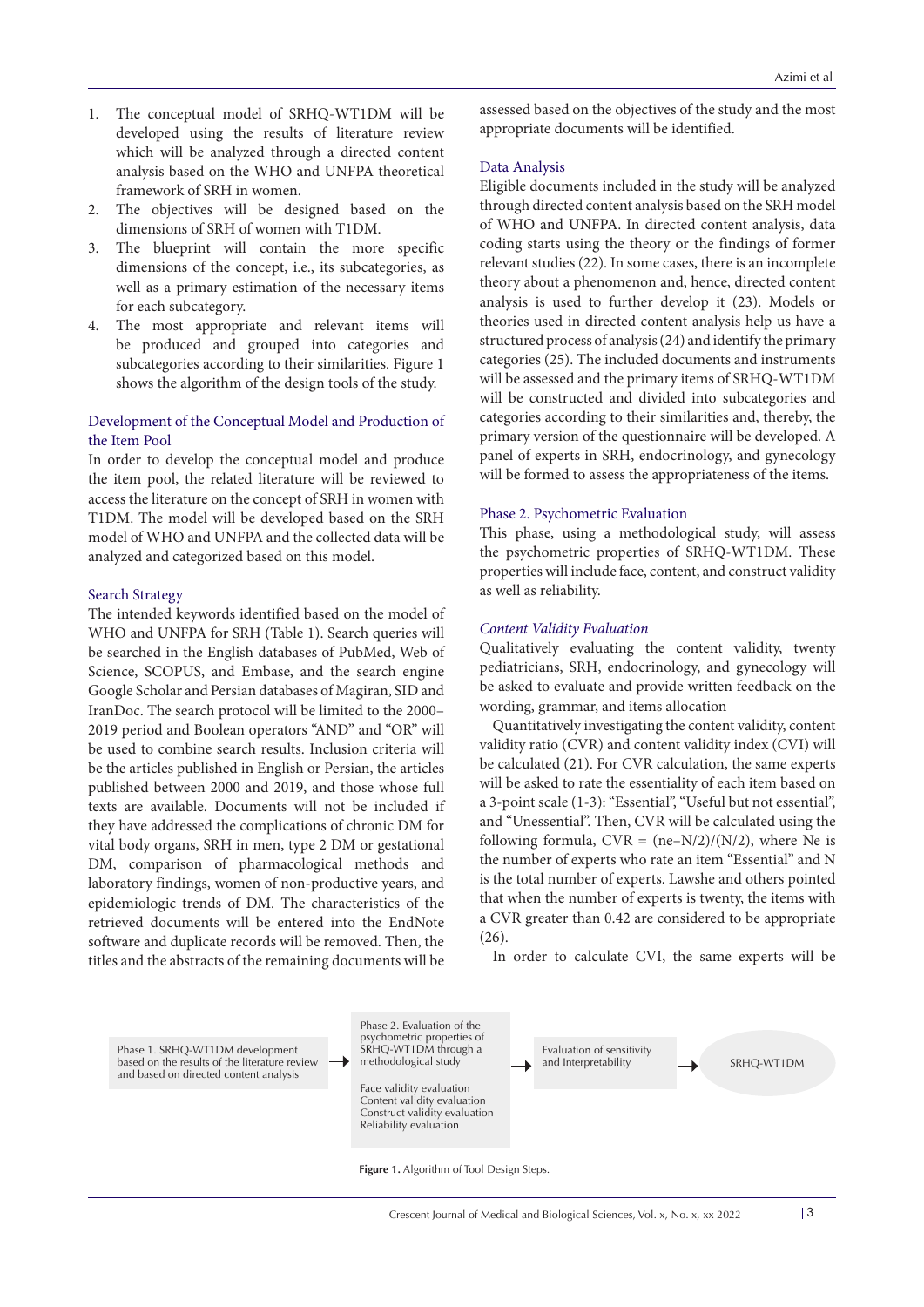| Safe Motherhood                                                                                                                                                                    | <b>Family Planning</b>                                                                                                                                                                                                                           | <b>HIV, AIDS</b>                                                | Sexually<br><b>Transmitted</b><br><b>Diseases</b> | <b>Sexual Function</b>                                                                                                                                                                          | <b>Gender-Based</b><br><b>Violence</b> |
|------------------------------------------------------------------------------------------------------------------------------------------------------------------------------------|--------------------------------------------------------------------------------------------------------------------------------------------------------------------------------------------------------------------------------------------------|-----------------------------------------------------------------|---------------------------------------------------|-------------------------------------------------------------------------------------------------------------------------------------------------------------------------------------------------|----------------------------------------|
| Fertility<br>Reproduction<br>Reproductive medicine<br>Reproductive health<br>Maternal welfare<br>Maternal outcomes<br>Pregnancy outcomes<br>Neonatal outcomes<br>Prenatal measures | Contraceptive agents<br>Family planning services<br>Family planning education<br>Oral or hormonal contraceptives<br>Condoms, female<br>Contraceptive effectiveness<br>Family planning<br>Contraception<br>Contraceptive pills<br>Uterine devices | <b>HIV</b><br>Human<br>immunodeficiency<br>virus<br><b>AIDS</b> | Sexually<br>transmitted<br>diseases               | Sex counseling<br>Sex education<br>Sexual health<br>Sexual behavior<br>Sexual dysfunction<br>Physiological sexual<br>dysfunction<br>Marital quality of life<br>Sexual health<br>Sexual function | Gender-based<br>violence               |

**Table 1.** Keywords in Search Strategy Based on the MeSH Terms and Classification of the WHO and UNFPA\* in Non-Iranian Databases

\* The keywords of "psychometric evaluation", "questionnaire", and "diabetes mellitus" will be combined with the keywords in the table.

asked to rate the relevant items based on a 4-point scale (1-4): "Irrelevant", "Needs major revision", "Relevant but needs revision", and "Completely relevant". Then, the CVI of each item will be calculated by dividing the number of experts rated it 3 or 4 by the total number of the experts. CVI value is interpreted as follows: less than 0.7: unacceptable; 0.7-0.79: items need revision; and more than 0.79: acceptable (21).

The assessment of content validity will also be done by calculating Kappa and weighted Kappa. Kappa is used to assess intra-rater and inter-rater agreement. It considers chance agreements and adjusts agreement for them (27). Therefore, it is preferable to a simple agreement coefficient. Kappa will be calculated via the following formula,  $K = [Pr(a)-Pr(e)]/[1-Pr(e)]$ , where  $Pr(a)$  is the actual observed agreement and Pr (e) is chance agreement. Kappa coefficient ranges from 0 ("Disagreement") to 1 ("Complete agreement") and is interpreted as excellent (>0.74), good (0.60–0.74), and relatively good (0.40–0.59). In the present study, Kappa values that are more than 0.7 are acceptable.

## *Face Validity Evaluation*

In the qualitative face validity evaluation, 10 women with T1DM will be interviewed about the difficulty, appropriateness, and clarity of the items and, then they will be revised according to their comments (28). In quantitative face validity evaluation, we will ask 10 other women with T1DM to rate the significance of each item based on a 5-point scale. Their rating scores will be used to calculate item impact score multiplying the significance of the item by the number of women rated the intended item 4 or 5. Item impact scores higher than 1.5 will be considered acceptable (29).

Item analysis: Item analysis is a method for face validity evaluation and is performed through item difficulty coefficient, discriminant coefficient, and the Loop method. The Loop method will be used in the present study. In this method, the reliability coefficients of all items and the total reliability coefficient of the scale are

calculated. Then, the scale's total reliability coefficient is calculated after excluding each item one by one. If the exclusion of an item leads to a significant decrease in the total reliability coefficient, that item is considered to be an important and essential one (30). Item analysis in the present study will be performed in a pilot study on 35 women with T1DM in which reliability coefficient will be calculated after the exclusion of each item, and the results will be used to judge about the item significance. Reliability coefficients greater than 0.7 will be considered acceptable.

# *Construct Validity Evaluation*

Construct validity is defined as the degree showing the appropriateness of an instrument for the measurement of the intended construct (31). The construct validity of SRHQ-WT1DM will be assessed using exploratory factor analysis (EFA) and convergent validity evaluation.

In EFA, sampling adequacy will be assessed using the Kaiser-Meyer-Olkin (KMO) method and a KMO statistic greater than 0.8 will be considered acceptable. Data appropriateness for EFA will also be evaluated using the Bartlett's Sphericity test. Factors will primarily be extracted through Varimax rotation based on eigenvalues greater than 1 and scree plot. The minimum factor loading will be 0.4 (32). The minimum sample size for EFA will be considered to be 200 (32) or 5-10 participants per item (33). Finally, five T1DM-afflicted women will be selected per item from the Iranian Diabetes Society to complete SRHQ-WT1DM. Their data will be used for EFA using the SPSS software.

# *Convergent Validity Evaluation*

 The 8-item Short Form Survey (SF-8) will be used for the convergent validity evaluation of SRHQ-WT1DM. The SF-8 is the short form of Health-Related Quality of Life Profile and can be used for health assessment in people with chronic disease (34). Participants will be asked to complete SRHQ-WT1DM and SF-8 and, then, Pearson's correlation analysis will be used to assess the correlation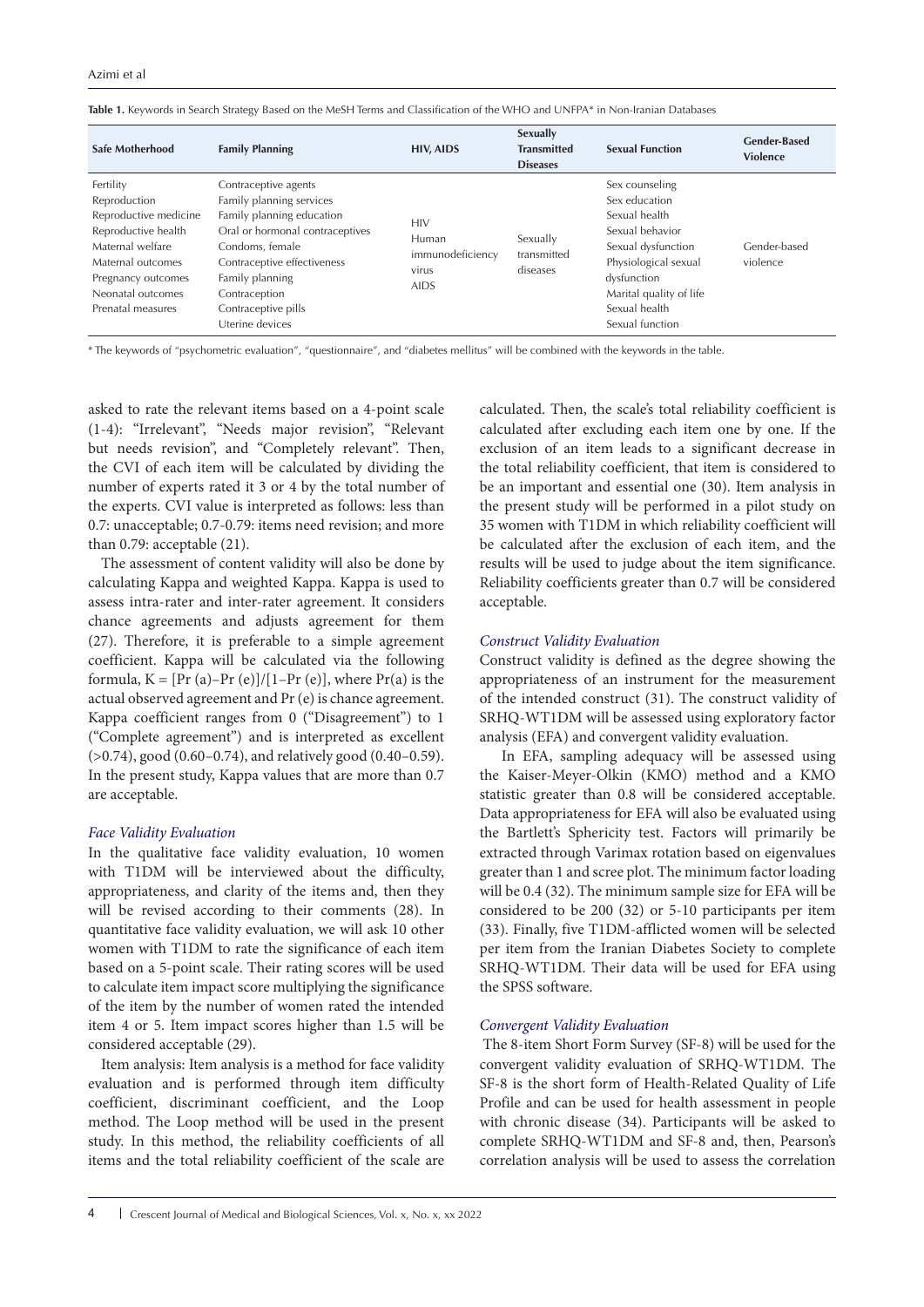between the scores of these two instruments. A correlation coefficient of more than 0.7 will be considered acceptable.

# *Reliability Evaluation*

Reliability refers to the extent to which the apparent differences in the scores of a test are due to actual differences in the studied characteristics, and to what extent the differences can be attributed to random error (35). The reliability of SRHQ-WT1DM and measurement stability will be evaluated using internal consistency and test-retest methods.

# *Internal Consistency Evaluation*

In internal consistency evaluation, items are evaluated in terms of their conceptual appropriateness by using methods such as Cronbach's alpha, split-half, and Kuder-Richardson (36). In the present study, Cronbach's alpha will be calculated for SRHQ-WT1DM and all its dimensions. The possible range for Cronbach's alpha is 0–1, with higher scores showing greater internal consistency (21).

# *Evaluation of Stability by Test-Retest*

This method determines whether the score of a person for a scale remains stable over time. Intra class correlation coefficient (ICC) is usually used for methods with repeated measurements such as test-retest. This coefficient tests the stability over time and is sensitive to systematic error in the data (36). In this study, for the evaluation of the stability, SRHQ-WT1DM will be completed by 30 women two times and in an interval of two weeks. Then, ICC will be calculated for the questionnaire and its dimensions using the SPSS software. Coefficients greater than 0.7 will be considered acceptable.

# *Responsiveness*

Responsiveness is defined as the ability of an instrument in detecting changes when they happen (37, 38). The responsiveness of SRHQ-WT1DM will be assessed by calculating the standard error of measurement (SEM) and the minimum detectable changes (MDC).

SEM calculation: SEM will be calculated using the following formula, SEM=SD<sub>pooled</sub>(1–R), where R is an estimation of reliability (either Cronbach's alpha or ICC) and  $\text{SD}_\text{pooled}$  is calculated by dividing the sum score of  $\text{SD}_\text{\tiny{l}}$ and  $SD_2$  by 2 (i.e.,  $SD_{pooled} = [SD_1 + SD_2]/2$ ). In the present study,  $SD_1$  and  $SD_2$  will be the standard deviations of the scores of the test and the pretest measurements for stability assessment, while R will be the total ICC of the questionnaire.

MDC calculation: MDC will be calculated using the following formula, MDC=SEM\*1.96\*2.

# *Interpretability*

Interpretability is the minimal important change (MIC) in the score of the intended instrument or the degree to which the change in the score of the instrument is meaningful. In other words, MIC is the lowest change in the score of the instrument which indicates an improvement or aggravation of patients' conditions in response to a specific therapeutic intervention and leads to changes in the treatment process (39). The interpretability of SRHQ-WT1DM will be determined by assessing sampling adequacy, calculating MIC, and determining ceiling and floor effects.

Sampling adequacy assessment: Sampling adequacy will be determined using KMO method. This method assesses the proportion of variance among variables, with lower proportion showing more appropriate data for EFA (40). KMO varies from 0 to 1. A KMO value greater than 0.8 will be considered acceptable in the present study.

MIC calculation: MIC is the lowest change in the mean score of an instrument which is considered important by respondents (41). It is calculated using the following formula, MIC=0.5\*SD of  $\Delta$  score, where  $\Delta$  score is the deviation of changes between the test and the retest measurements and 0.5 is a moderate effect size (36). An MIC greater than MDC shows that the intended instrument has acceptable responsiveness (42,43).

# *Ceiling and Floor Effects*

Ceiling and floor effects happen when most respondents obtain high and low scores, respectively, for the intended instrument (44). The value of ceiling and floor effects should be less than 20% (45). In our study, ceiling and floor effects will be determined by calculating the percentage of participants who obtain the highest and lowest scores, respectively, for SRHQ-WT1DM.

# *Scoring*

An instrument can be scored using a Likert scale and a standard 0–100 scale (21). The SRHQ-WT1DM will be scored based on a 5-point Likert scale, in which the higher the scores, the better SRH. Moreover, scores will be altered into the 0–100 scale through the following formula (46).

```
Score in the 0-100 scale
```
*The raw score Thelowest possible raw score The raw score − The lowest possible raw score*<br>The highest possible raw score − The lowest possible raw score

The 0–100 score of SRHQ-WT1DM also can be interpreted as follows: scores 0–25: poor SRH; scores 25– 50: moderate SRH; scores 50–75: good SRH; and scores 75–100: excellent SRH.

# Data Analysis

All of the statistical analysis in the psychometric evaluation phase will be performed using the Statistical Package for the Social Sciences software (SPSS, version 23.0 for Windows; SPSS Inc., Chicago, IL). The descriptive statistics of mean, standard deviation, absolute frequency, and relative frequency will be used for data description. The Pearson's correlation analysis, independent *t* test, intra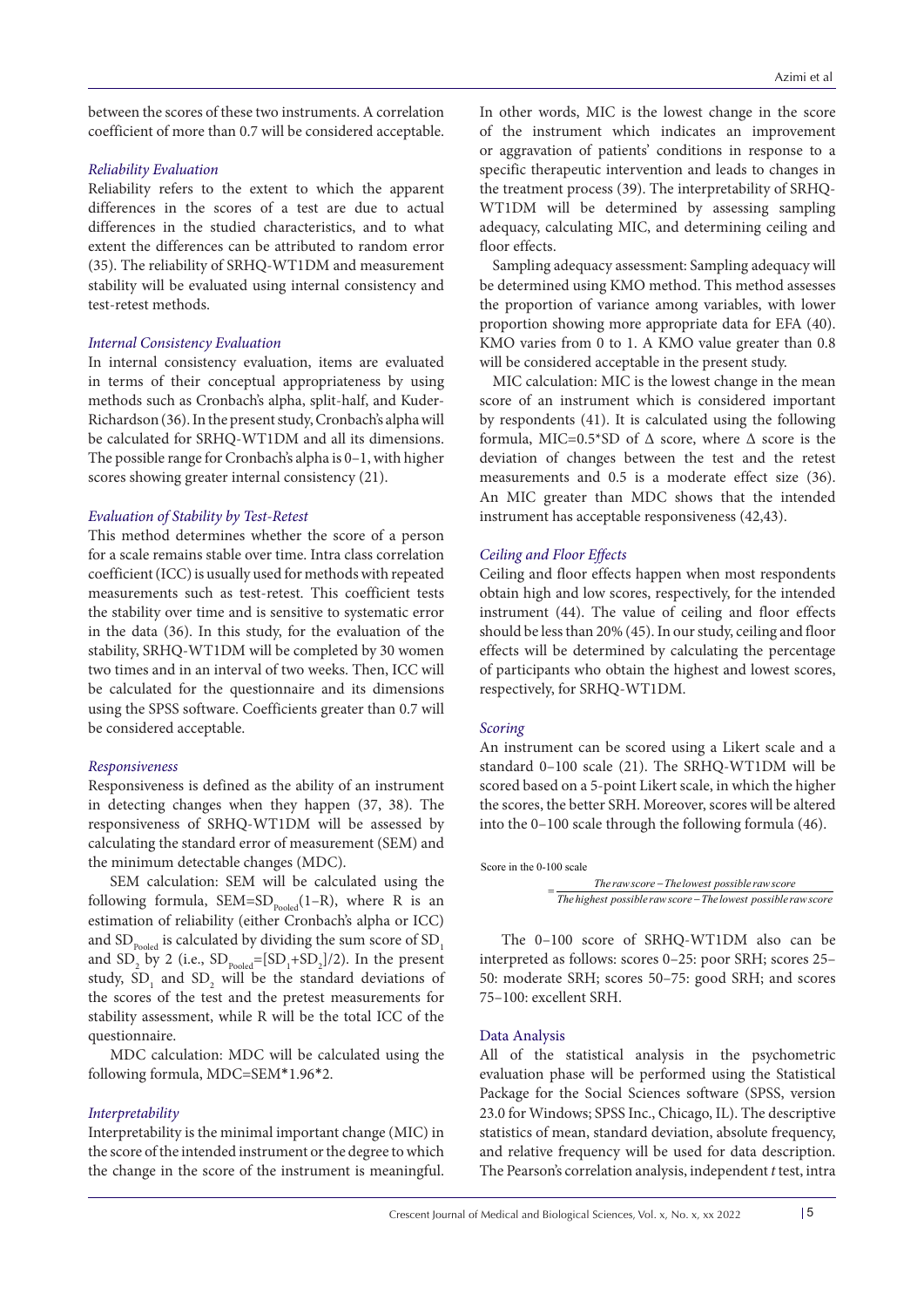class correlation coefficient, Cronbach's alpha, and EFA will be used for data analysis. In all statistical analyzes, the significance level of P-value will be less than 0.05.

# **Discussion**

This study aims to develop SRHQ-WT1DM and its constructive dimensions through a literature review and evaluate its psychometric properties through a methodological study. Articles extracted from selected databases are analyzed based on the research objectives and according to WHO and UNFPA classifications of SRH based on the thematic similarity. The items obtained from the final articles, sub-categories and categories will form the concept of SRH in women with T1DM. In the next step, standard steps of psychometrics will be performed and the opinions of the target group will be used.

Reproductive system disorders are very common in women with T1DM and up to 40% of them develop reproductive system problems at some point in their lives (9). Chronic hyperglycemia and absolute lack of insulin, in addition to toxic effects on the surface of the brain and ovaries, affect the function of the reproductive and sexual systems by damaging the walls of arteries and the autonomic nervous system (7, 8) and consequently lead to late puberty, menstrual cycle disorders, infertility, adverse pregnancy complications and premature menopause (47,48). Sexual function is affected by T1DM because of changes in blood flow, increased incidence of vaginal infections, decreased vaginal lubrication, and long-term complications such as neuropathy (49,50). Pre-gestational diabetes is associated with an increased risk of adverse maternal and fetal outcomes (51). Hypertension (52,53), preeclampsia (54-56), increased body mass index and obesity (57-59), blood sugar disorder (66), Seizure (59) ,emergency cesarean section (58,60,61), infections (69,59), post-partum hemorrhage (62) and death (63,64) increase in pregnant women with T1DM. Common problems in fetuses of mothers with T1DM include low birth weight (55,65), macrosomia (65,66) and shoulder dystocia (67), intrauterine growth restriction (68), congenital malformations (69-71), preterm labor(61,72-74), icterus and death (53,67).

 The effects of types 1 and 2 DM on reproduction are different and can be distinguishable from each other. As T1DM starts in childhood, it has profound effects on SRH. However, most SRH assessment instruments used for women with T1DM are general health assessment instruments which focus on the general aspects of SRH and are appropriate for general populations. Moreover, SRH assessment is usually neglected in health assessments. A careful SRH assessment using SRH-specific valid and reliable instruments can affect and be affected by DM management. Using SRHQ-WT1DM in DM care centers can facilitate the identification of the challenges in providing care services for patients with T1DM and help improve their SRH.

One of the limitations of the present study is the widespread concept of SRH among women, which will result in retrieving a large number of documents in the literature review phase of the study and will require a great amount of effort for screening and selecting the most appropriate documents. In addition, only Persian and English articles whose full texts are available will be examined**.**

In summary, T1DM is increasing among women who are in their reproductive age, and its effects on the health and functions of the reproductive and sexual systems are observable. To assess the current situation and plan effective measures to improve the reproductive health of women with T1DM, it is necessary to design a specific tool with appropriate validity and reliability. The present study is a protocol for designing of this tool.

#### **Authors' Contribution**

NA, GO, AE and HAM designed the study and conducted the research. NA, GO, AE, AR, SK and FJCH monitored, evaluated, and analyzed the result of the study. Further, NA, GO, AE and HAM reviewed the article. All authors approved the final manuscript and took responsibility for the integrity of the data.

#### **Conflict of Interests**

The authors declare that they have no competing interests.

#### **Ethical Issues**

This study has been approved by the Ethics Committee of Shahid Beheshti University of Medical Sciences, Tehran, Iran. (Reference no: IR.SBMU.PHARMACY.REC.1399.218).

#### **Financial Support**

This research has received support from Vice-Chancellor in Research Affairs -Shahid Beheshti University of Medical Sciences.

#### **Acknowledgements**

 The authors would like to express their gratitude to the Student Research Committee and Vice-Chancellor in Research Affairs -Shahid Beheshti University of Medical Sciences

#### **References**

- 1. Al-Lawati JA. Diabetes Mellitus: A Local and Global Public Health Emergency! Oman Med J. 2017;32(3):177-179. doi:10.5001/ omj.2017.34
- 2. Insel RA, Dunne JL, Atkinson MA, et al. Staging presymptomatic type 1 diabetes: a scientific statement of JDRF, the Endocrine Society, and the American Diabetes Association. Diabetes Care. 2015;38(10):1964-1974.
- 3. Saeedi P, Petersohn I, Salpea P, et al. Global and regional diabetes prevalence estimates for 2019 and projections for 2030 and 2045: Results from the International Diabetes Federation Diabetes Atlas, 9th edition. Diabetes Res Clin Pract. 2019;157:107843. doi:10.1016/j.diabres.2019.107843
- 4. Tuomilehto J, Ogle GD, Lund-Blix NA, Stene LC. Update on Worldwide Trends in Occurrence of Childhood Type 1 Diabetes in 2020. Pediatr Endocrinol Rev. . 2020;17(Suppl 1):198-209.
- 5. Atlas DJIDA, 9th edn. Brussels, Belgium: International Diabetes Federation. International Diabetes Federation; 2019.
- 6. Zamani N, Rezaee Jamaloee H, Behboodi Moghadam Z, Moshki M, Peikari HR. On the Health Concerns of Women with Diabetes: A Combined Study 2018. Journal of Diabetes Nursing. 2019;7(3):857-876.
- 7. Basmatzou T, Hatziveis K. Diabetes mellitus and influences on human fertility. International Journal of Caring Sciences.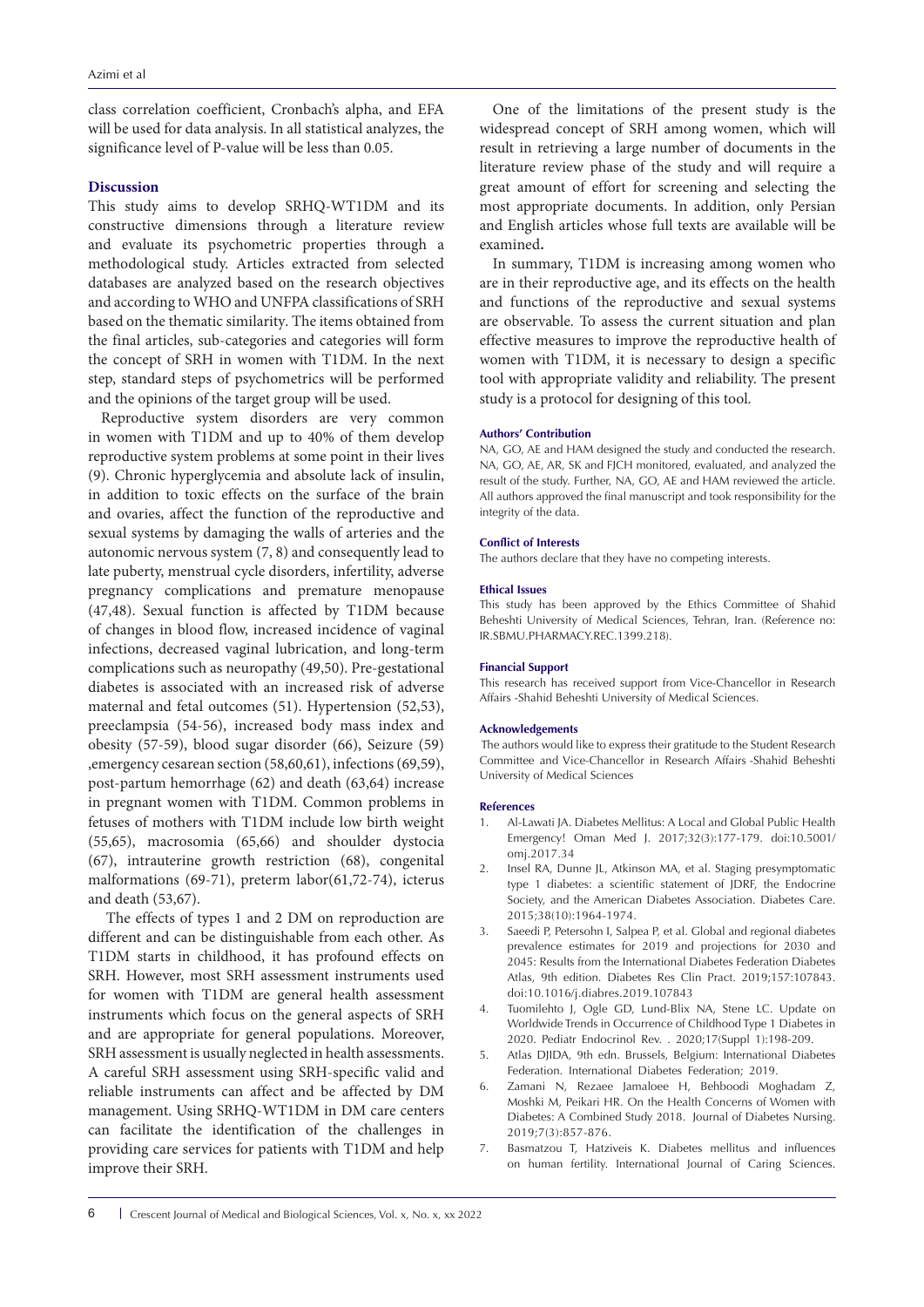2016;9(1):371-379.

- 8. Enzlin P, Mathieu C, Van den Bruel A, Bosteels J, Vanderschueren D, Demyttenaere KJDc. Sexual dysfunction in women with type 1 diabetes: a controlled study. Diabetes Care. 2002;25(4):672-677.
- 9. Codner E, Merino P, Tena-Sempere M. Female reproduction and type 1 diabetes: from mechanisms to clinical findings. Hum Reprod Update. 2012;18(5):568-585.
- 10. Abell SK, Nankervis A, Khan KS, Teede HJ. Type 1 and Type 2 diabetes preconception and in pregnancy: health impacts, influence of obesity and lifestyle, and principles of management. Paper presented at: Seminars in reproductive medicine; 2016.
- 11. Sexual & reproductive health. https://www.unfpa.org/sexualreproductive-health. Published August 2019. Accessed August 15, 2019.
- 12. Sexual and Reproductive Health. https://www.who.int/ reproductivehealth/en/. Published August 2019. Accessed August 15, 2019.
- 13. Boyer JG, Earp JALJMc. The development of an instrument for assessing the quality of life of people with diabetes: Diabetes-39. Med Care. 1997;35(5):440-453. doi:10.1097/00005650- 199705000-00003
- 14. Rosen R, Brown C, Heiman J, et al. The Female Sexual Function Index (FSFI): a multidimensional self-report instrument for the assessment of female sexual function. J Sex Marital Ther. 2000;26(2):191-208. doi:10.1080/009262300278597
- 15. Rust J, Golombok S. The Golombok-Rust Inventory of Sexual Satisfaction (GRISS). Br J Clin Psychol. 1985;24 ( Pt 1):63-64. doi:10.1111/j.2044-8260.1985.tb01314.x
- 16. Derogatis LR, Rosen R, Leiblum S, Burnett A, Heiman J. The Female Sexual Distress Scale (FSDS): Initial validation of a standardized scale for assessment of sexually related personal distress in women. J Sex Marital Ther. 2002;28(4):317-330.
- 17. Rubin RR, Peyrot M. Quality of life and diabetes. Diabetes Metab Res Rev 1999;15(3):205-218.
- 18. Bradley C, Todd C, Gorton T, Symonds E, Martin A, Plowright R. The development of an individualized questionnaire measure of perceived impact of diabetes on quality of life: the ADDQoL. Qual Life Res. 1999;8(1-2):79-91.
- 19. Hudson WW, Harrison DF, Crosscup PC. A short‐form scale to measure sexual discord in dyadic relationships. J Sex Res.  $1981 \cdot 17(2) \cdot 157 - 174$
- 20. Sexual and reproductive health (SRH) needs assessment among mobile and vulnerable population (MPV) communities in Zimbabwe. Study report. Harare, Zimbabwe: NEDICO & UNFPA; 2008.
- 21. Waltz CF, Strickland OL, Lenz ER. Measurement in Nursing and Health Research. 4th ed. New York: Springer; 2010.
- 22. Iman MT, Noshadi MR. Qualitative content analysis. Pazhuhesh. 2011;3(2):15-44.
- 23. Hsieh HF, Shannon SE. Three approaches to qualitative content analysis. Qual Health Res. 2005;15(9):1277-1288. doi:10.1177/1049732305276687
- 24. Hickey G, Kipping C. A multi-stage approach to the coding of data from open-ended questions. Nurse Res. 1996;4(1):81-91.
- 25. Potter WJ, Levine‐Donnerstein D. Rethinking validity and reliability in content analysis. Journal of Applied Communication Research. 1999;27:258-285.
- 26. Brinkman W-P. Design of a questionnaire instrument. Handbook of mobile technology research methods. Nova Publishers; 2009:31- 57.
- 27. McHugh ML. Interrater reliability: the kappa statistic. Biochemia Medica. 2012;22(3):276-282.
- 28. Mohammadbeigi A, Mohammadsalehi N, Aligol M. Validity and reliability of the instruments and types of measurments in health applied researches (Persian). Journal of Rafsanjan University of Medical Sciences. 2015;13(12):1153-1170.
- 29. Hajizadeh E, Asghari M. Statistical methods and analyses in health and biosciences a research methodological approach. Tehran: Jahade Daneshgahi Publications; 2011:395-410.
- 30. Ebadi A, Taghizadeh Z, Montazeri A, Shahvari Z, Tavousi M, Bagherzadeh R. Translation, development and psychometric properties of health related measures-Part 2: construct validity, reliability and responsiveness. Payesh (Health Monitor). 2017;16(4):445-455.
- 31. Guion RM. On Trinitarian doctrines of validity. Professional Psychology. 1980;11(3):385.
- Plichta SB, Kelvin EA, Munro BH. Munro's statistical methods for health care research. 6th ed. LWW; 2013.
- 33. Williams JC, Lynn SJ. Acceptance: An historical and conceptual review. Imagin Cogn Pers. 2010;30(1):5-56.
- 34. Turner-Bowker DM, Bayliss MS, Ware JE, Kosinski M. Usefulness of the SF-8™ Health Survey for comparing the impact of migraine and other conditions. Qual Life Res. 2003;12(8):1003-1012.
- 35. Ebadi A, Rakhshan M, Zareian A. Sharif nia H, Mojahedi M. Principles of Scale Development in Health Science. 1st ed. Tehran: Jame-e-negar; 2017.
- 36. Ebadi A, Zarshenas L, Rakhshan M, Zareiyan A, Sharifnia S, Mojahedi M. Principles of scale development in health science. Tehran: Jamee Negar; 2017.
- 37. De Bruin A, Diederiks J, De Witte L, Stevens F, Philipsen H. Assessing the responsiveness of a functional status measure: the Sickness Impact Profile versus the SIP68. J Clin Epidemiol. 1997;50(5):529-540.
- 38. Hays R, Anderson R, Revicki D. Psychometric considerations in evaluating health-related quality of life measures. Qual Life Res. 1993;2(6):441-449.
- 39. Shirinabadi Farahani A, Rassouli M, Yaghmaei F, Alavi Majd H. Index for selecting an appropriate instrument to conduct research in health sciences: Introducing the COSMIN checklist. J Health Promot Manag. 2015;4(4):1-13.
- 40. Dodge Y. The concise encyclopedia of statistics. New York: Springer; 2008.
- 41. Polit D, F. Measurement and the Measurement of Change. LWW; 2015.
- 42. Guyatt G, Walter S, Norman G. Measuring change over time: assessing the usefulness of evaluative instruments. Journal of Chronic Diseases. 1987;40(2):171-178.
- 43. Terwee CB, Bot SD, de Boer MR, et al. Quality criteria were proposed for measurement properties of health status questionnaires. J Clin Epidemiol. 2007;60(1):34-42.
- 44. DiIorio CK. Measurement in health behavior: methods for research and evaluation. 1st ed. John Wiley & Sons; 2006.
- 45. Yekaninejad M, Mohammadi Zeidi I, Akaberi A, Golshan A. Validity and reliability of the kidney disease quality of life-short form (KDQOL-SF™ 1.3) in Iranian patients. Journal of North Khorasan University of Medical Sciences. 2012;4(2):261-272.
- 46. Ibrahim EM, Madian A. Impact of hepatitis C on health-related quality of life in Egypt. J Am Sci. 2011;7(11):430-439.
- 47. Sjöberg L, Pitkäniemi J, Haapala L, Kaaja R, Tuomilehto J. Fertility in people with childhood-onset type 1 diabetes. Diabetologia. 2013;56(1):78-81.
- 48. Lin Y-H, Chen K-J, Peng Y-S, Chen P-C, Yang Y-H. Type 1 diabetes impairs female fertility even before it is diagnosed. Diabetes Res Clin Pract. 2018;143:151-158.
- 49. Barnard KD, Naranjo D, Johnson N, et al. Diabetes and female sexual health: an ongoing challenge. Practical Diabetes. 2019;36(5):165-169. doi:10.1002/pdi.2238
- 50. Maiorino M, Bellastella G, Castaldo F, Petrizzo M, Giugliano D, Esposito KJ. Sexual function in young women with type 1 diabetes: the METRO study. J Endocrinol Invest. 2017;40(2):169-177.
- 51. Owens LA, Egan AM, Carmody L, Dunne F. Ten years of optimizing outcomes for women with type 1 and type 2 diabetes in pregnancy - The Atlantic DIP experience. J Clin Endocrinol Metab. 2016;101(4):1598-1605. doi:10.1210/jc.2015-3817
- 52. Chico A, Saigi I, García-Patterson A, et al. Glycemic control and perinatal outcomes of pregnancies complicated by type 1 diabetes: Influence of continuous subcutaneous insulin infusion and lispro insulin. Diabetes Technol Ther. 2010;12(12):937-945.